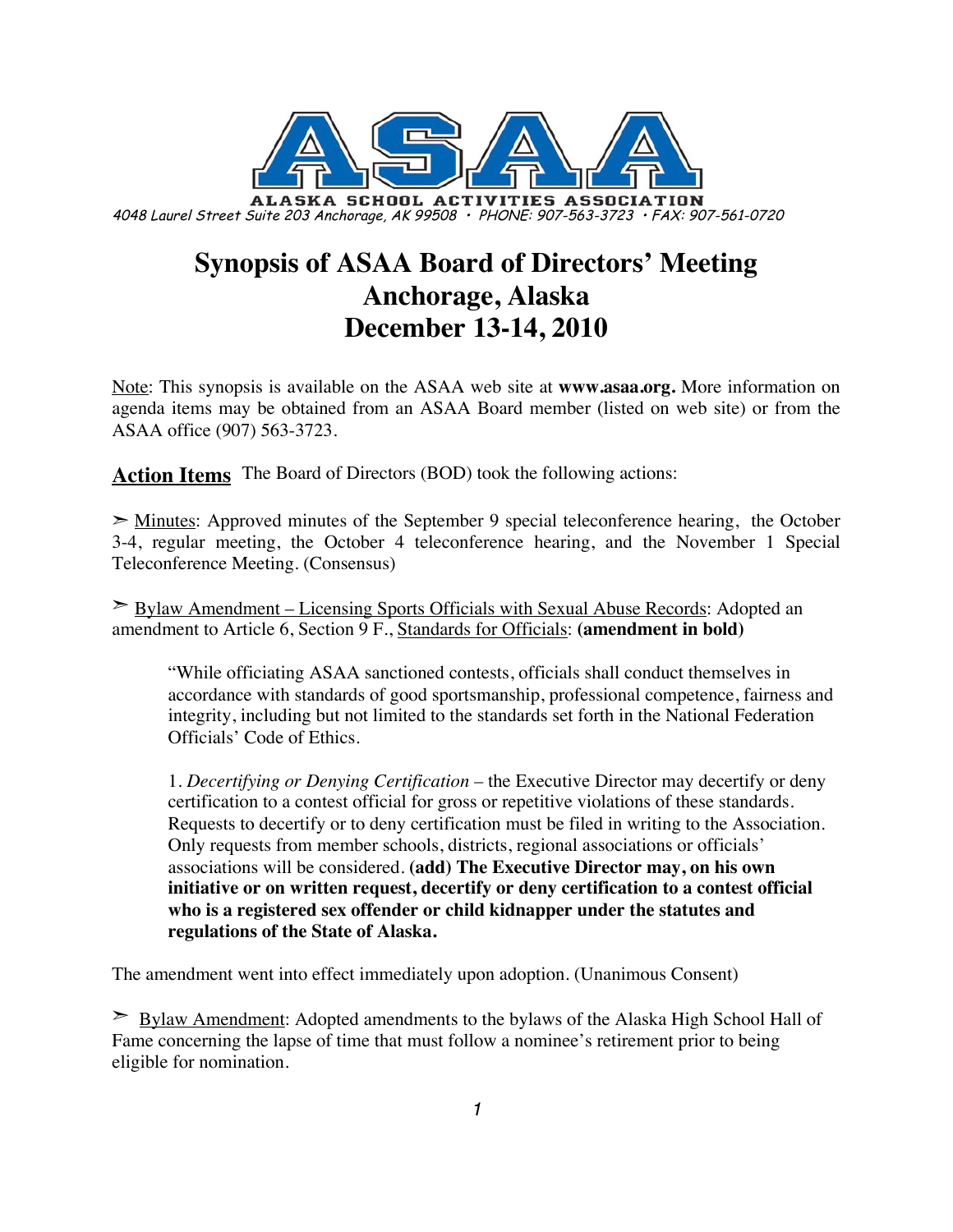The amendment went into effect immediately upon adoption. (Unanimous Consent)

► Fall Coed Soccer: Approved a request from Delta Jct. High School to be placed in the Borealis Conference, effective immediately (Unanimous Consent)

➣ Angoon High School Waiver Request: Upheld the decision of the Executive Director to deny a waiver of the enrollment rule for 8<sup>th</sup> grade student participation. The board will consider an amendment to provide an alternative counting method based on the enrollment per gender. (Unanimous Consent)

➣ Shishmaref High School Waiver Request: Upheld the decision of the Executive Director to deny a waiver of the enrollment rule in the case of a potential cooperative agreement between Shishmaref and Wales Schools. The previous year's enrollment must be used in all circumstances not involving a request for  $8<sup>th</sup>$  grade participation. (Unanimous Consent)

 $\geq$  4A Basketball – At-Large Berths: Approved the following formula for determining berths to the state tournament for girls and boys, beginning in 2011-12.

Cook Inlet Conference – 2 automatic berths Northern Lights Conference – 2 automatic berths Mid Alaska Conference – 1 automatic berth Southeast Conference – 1 automatic berth Other - 2 berths determined by selecting the two teams with the highest WPI from the remaining non-qualifying teams (Carried 6-2)

 $\geq$  2011-12 Season Calendar: Adopted the season calendar for 2012-13 with the following significant changes – Cross-Country Running, Football and Tennis will begin on week 5, August 1, 4A Wrestling season will run from October 31 – February 3-4, Basketball Cheerleading will begin on week 22, November 28. Rifle will also have two seasons – Fall – September 12 – December 10, and Winter – October 31 – February 11. Also, the board is considering the adoption of a season for Competitive Cheer. The entire calendar will be available at www.asaa.org. (Carried – 6-2)

 $\geq$  Classification Changes: Adopted revisions to the classification numbers which will go into effect in 2012-13, as follows:

| Baseball   | One Classification        |
|------------|---------------------------|
| Basketball | $1A - 5-60$               |
|            | $2A - 61-150$             |
|            | $3A - 151 - 500$          |
|            | 4A - 501 and larger       |
| Football   | Small – 400 and smaller   |
|            | Medium $-401-800$         |
|            | $Large-801$ and larger    |
| Hockey     | $2A/3A - 500$ and smaller |
|            | $4A - 501$ and larger     |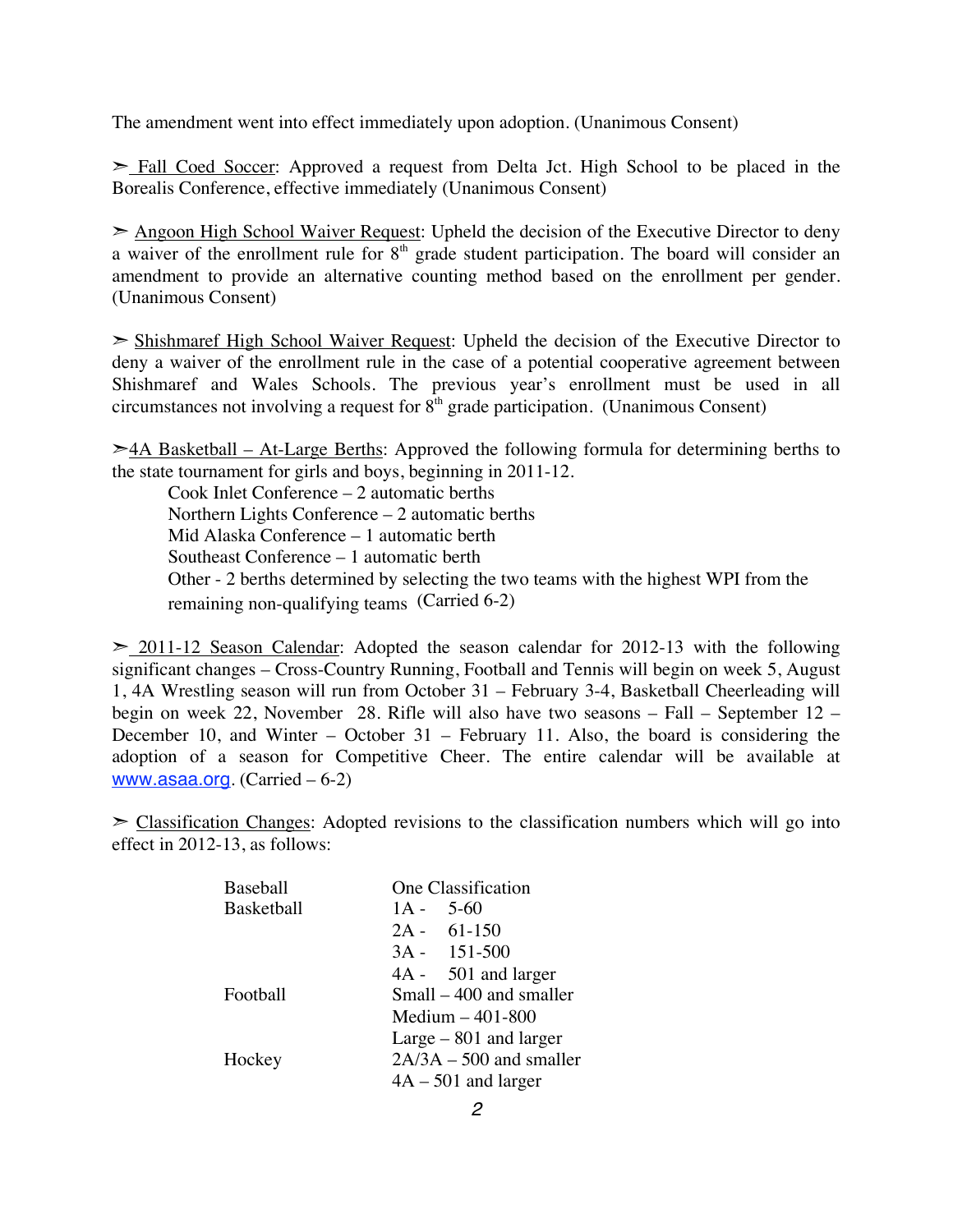| Fall $C$ oed – $1A/2A/3A$    |
|------------------------------|
| Spring – One Classification  |
| Small – 800 and smaller      |
| $Large-801$ and larger       |
| One Classification           |
| Mixed $Six - 5-60$           |
| $2A - 5-150$                 |
| $3A - 151 - 500$             |
| $4A - 501$ and larger        |
| $1A/2A/3A - 500$ and smaller |
| $4A - 501$ and larger        |
|                              |

 $(Carried – 7-1)$ 

➣ Election of President and Vice-President: Reelected Terry Martin – Ninilchick, as President, and Billy Strickland – Bethel, as Vice-President. (Unanimous Consent)

 $\geq$  Membership Application: Approved an application for membership from Daniels Home School in Unalakleet. (Carried 8-0)

➣ Policy Definitions: Adopted definitions as follows: (Carried 8-0)

**"Prospective Player"** – A Prospective Player is any student enrolled in a specific coach's school, or any student who will be enrolled in that school during the next school year.

**"Camps"**- there are two types of "Camps" - team camps and commercial camps.

Team Camps/Clinics may be held before, during or after the established high school season. Out-of-season attendance may not be mandated. A camp is considered a "team camp" if any of the following criteria are met:

- 1. students, as a team, are housed and/or fed at the school.
- 2. students, as a team, are housed and/or fed away from the school.
- 3. students, as a team, are taken on outings
- Commercial camps Students may voluntarily attend commercial camps during the summer months upon approval of their parents. Attendance may not be mandated. Service clubs, school organizations or schools may pay fees for participation according to their own school/district policies.

**"Conditioning"** – Conditioning is defined as a session where students work on physical fitness and conditioning by use of weights, running, and /or exercise. Conditioning does not allow for the use of individualized and specialized sports equipment or apparatus, including but not limited to: balls, bats, protective equipment, blocking dummies, batting cages, charging sleds, and other implements related to specific ASAA activities. Participation in conditioning must be optional.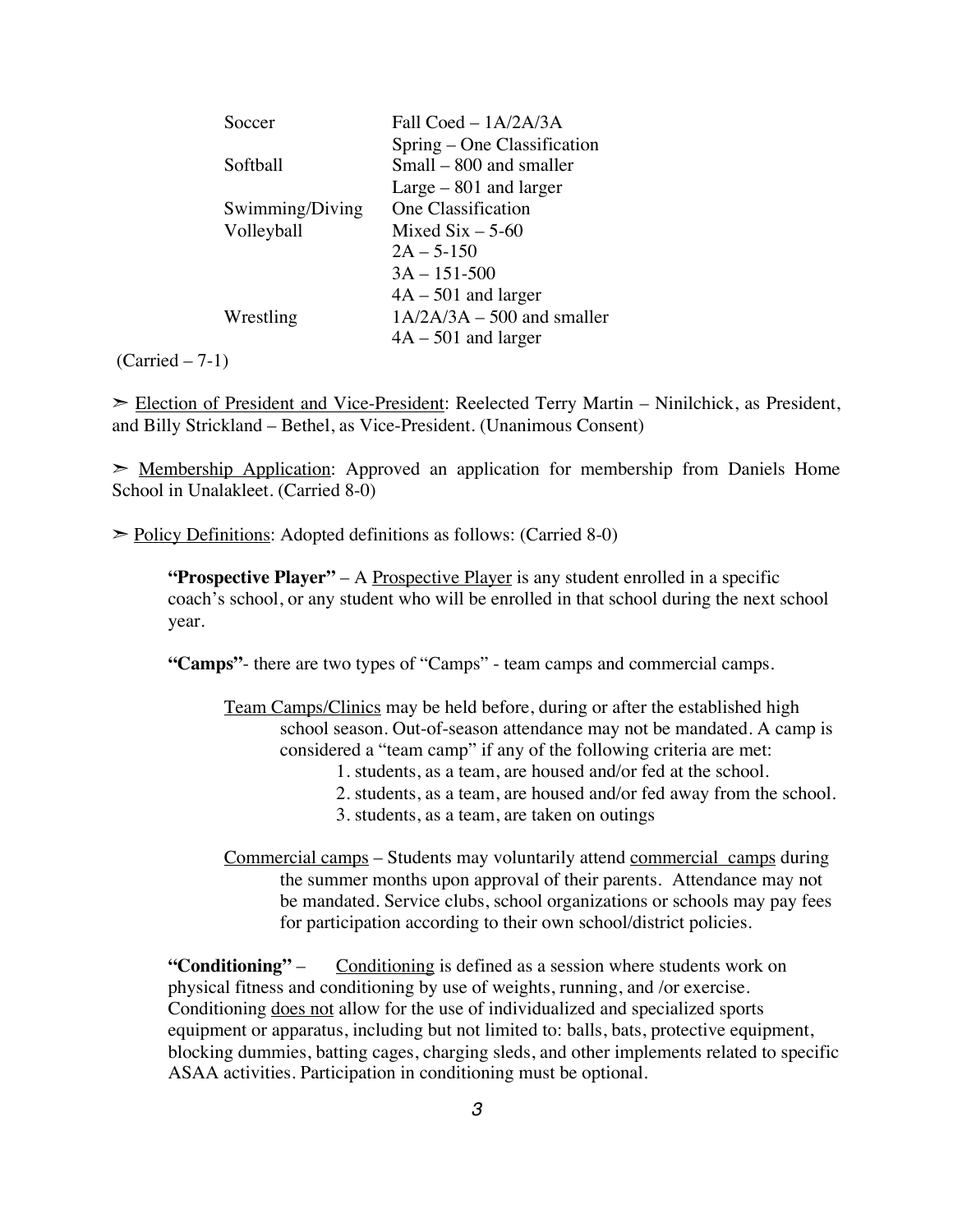**"Summer Travel Teams"** – Summer Travel Teams may be put together by a coach for competition during the summer, either in or out of the state. Although the team is not affiliated with a member school, it may include students from one or more member schools. For restrictions see (Article 12, Section 5, Recruiting/Undue Influence, B.)

**"Out-of-Season**" – Out-of-Season is any time other than during the established high school season in a particular sport.

**"Practice"** – Practice is a regularly scheduled team physical activity designed for the preparation of athletes for the ensuing sports season and conducted under the supervision of the school coach. A "practice" is further defined as any attempt by the coach of a school team (paid or volunteer) to teach any phase of a game or activity to his or her squad, or have the squad or part of the squad engage in drills under the supervision of that coach, or from directions provided by that coach. Under this definition, "school team" also applies to students and coaches of "individual sports."

**"Coach"** – A Coach is an adult hired or approved by the school (either paid or volunteer) to conduct the usual duties of a coach under the guidelines established by ASAA and the school/district.

 $\geq$  Media Policy: Adopted the following policy for state championship events, effective immediately – (Carried 8-0)

# ASAA Media Policy November 2010

ASAA acknowledges the rights and responsibilities of bonafide media representatives as they cover and report on ASAA sponsored events. ASAA appreciates the interest generated by media coverage and the publicity given to the achievements of our member schools and students.

Reputable news-gathering organizations will understand the need for ASAA to have certain policies and procedures for media personnel attending and covering ASAA State Championship Events. One such need is to protect the exclusive arrangement with our "official state tournament photographer."

Individuals or organizations whose main purpose is to market photos on the internet or to schools or individuals are not considered to be representatives of "reputable news gathering organizations" and will not be issued state tournament Media Passes.

Failure to comply with ASAA policies and procedures will result in the media outlet having its credential privileges suspended by ASAA.

The following sections are intended to make it easier for legitimate media outlets to cover State Championship Events.

#### **Media Passes**

ASAA's Media Pass is intended to provide access to state championship events only, not to regular season and/or regional/conference play. Requests for contests other than the State Championship events should be directed to the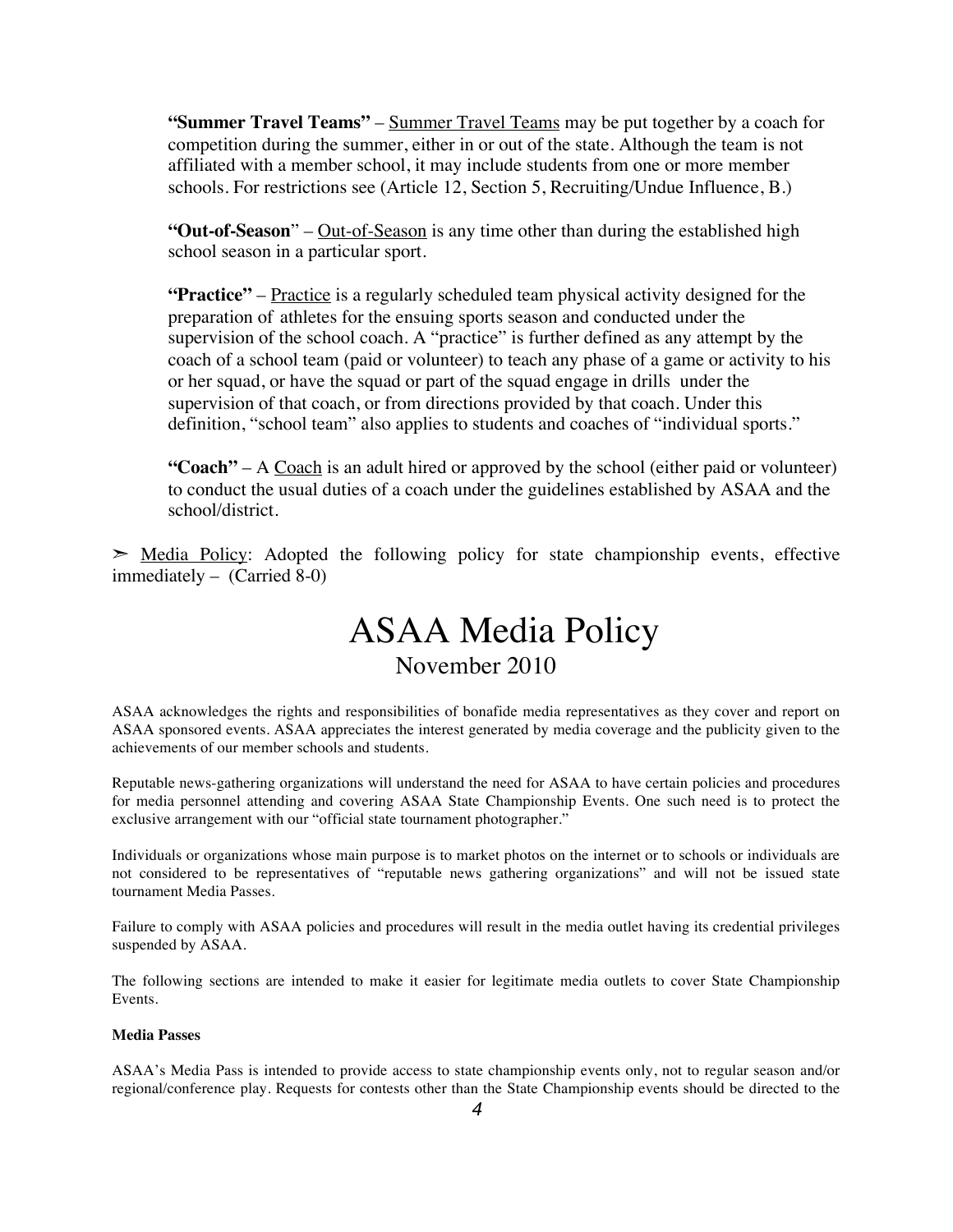appropriate member school representatives. Any questions or requests for clarification should be brought directly to the attention of ASAA's Associate Director.

ASAA will issue Media Passes (credentials) to bonafide media representatives for the sole purpose of providing facility access in conjunction with this event. Because of their natures, some championships will have designated Media Areas and others will not.

#### **Print, Radio, Television and Internet/Webcast Media**

To receive a Media Pass (credential), a member of the Print, Radio, Television and Internet/Webcast Media must register for the specific State Championship he or she plans to cover by **Tuesday** of the State Tournament week and show a legitimate photo credential from the outlet he or she represents. (EXCEPTION: Requests for March Madness Alaska State Basketball Tournament Media Passes must be made by **Tuesday** of the week **PRIOR** to the tournament). Any Media Pass not picked up at the ASAA office by **Wednesday** of a tournament week will be available at the tournament site from an ASAA staff member.

If a bonafide member of the media does not have a legitimate photo credential from the outlet he or she represents, the individual must provide a letter on company letterhead, signed by the editor or person in charge of the organization the individual represents. Any unauthorized use of the Pass subjects the bearer to removal from the facility.

The Media Pass allows the Bearer a limited, non-exclusive and non-transferable license to cover that particular ASAA Championship Event for news purposes only, provided that such coverage does not create confusion that the Bearer or the entity he or she represents, is sponsored, endorsed by, associated or affiliated with the ASAA or any of the member schools.

**Reports** The BOD heard the following reports:

- Board Members
- State Tournaments
- Finance Committee
- Student Government
- Officials/Coaches/WPI
- Marketing
- Play for Keeps, Win for Life
- Executive Director

**Public Comments** Heard numerous comments on the proposed amendments to the Classification System.

**Workshop Items** The BOD discussed the following items in workshop:

1. Reclassification - Reviewed the proposed classification numbers for basketball and all other sports and revisited the following time frame for implementation of classification changes:

| ASAA released classification proposal for basketball based    |
|---------------------------------------------------------------|
| on new numbers                                                |
| board will adopt classification changes in all sports and     |
| activities                                                    |
| deadline for schools to "opt up" on a sport by sport basis by |
|                                                               |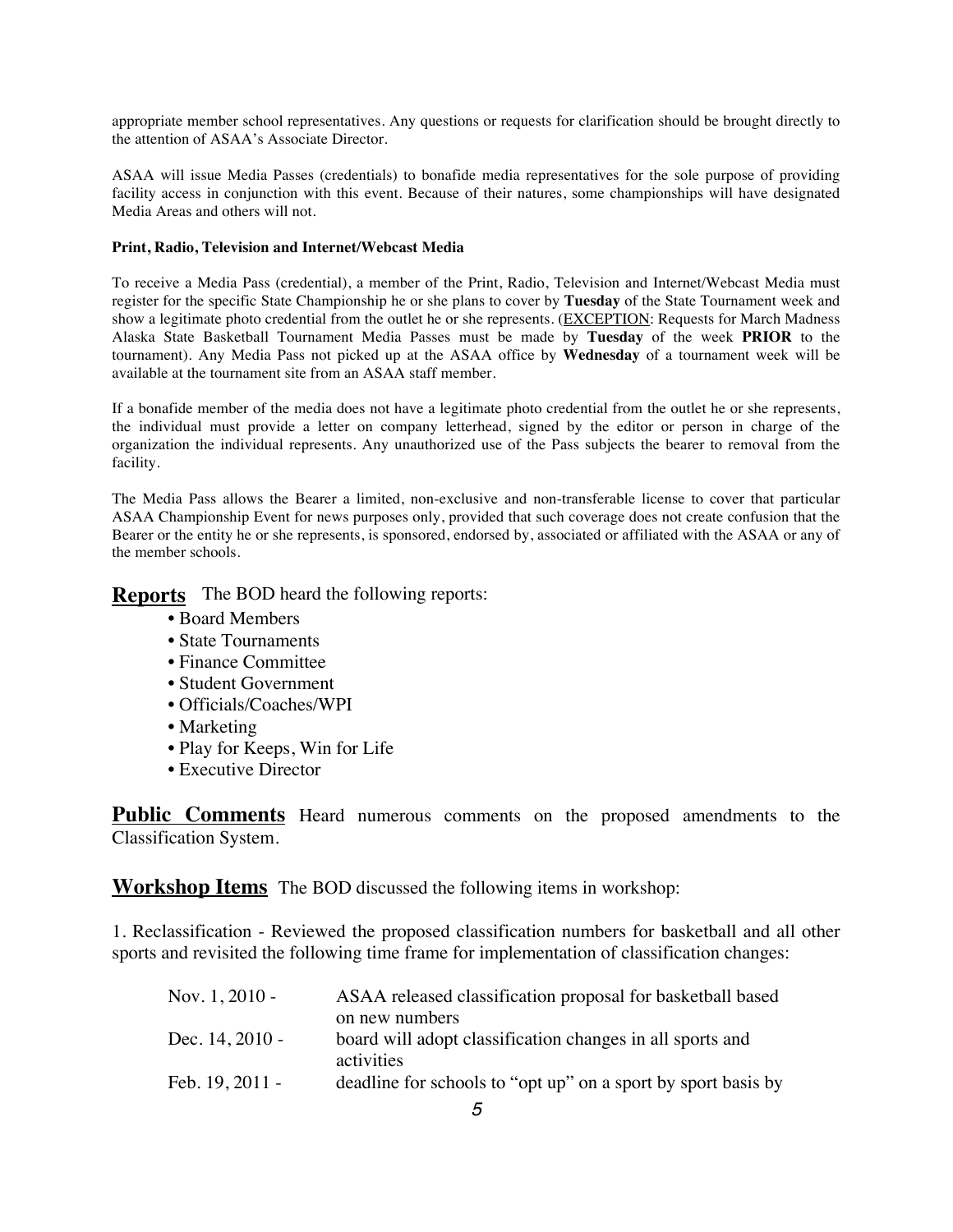|                  | notifying ASAA in writing                                       |
|------------------|-----------------------------------------------------------------|
| Feb. 22, 2011 -  | board will approve requests to "opt up" and develop conferences |
| Apr. 19, 2011 -  | board will approve changes to conferences and berths to state   |
|                  | tournaments to begin in 2012-13                                 |
| July/Aug. 2012 - | classification changes will go into effect                      |

Three scenarios for a potential 16 team 1A state basketball tournament were presented as part of the classification proposal.

 $n = \frac{1}{2}$ 

**Tabled Items**: There were no tabled items from the previous meeting.

**Discussion Items** The BOD discussed the following items:

State Tournament Bids: Reviewed and discussed potential concerns affiliated with the upcoming bid process for state tournaments whose sites expire after this year. They are:

- Tennis
- 4A Wrestling
- Nordic Skiing
- Track and Field
- Softball
- Baseball

The board also authorized a study of alternative sites for the 2011 football championships due to the poor condition of Anchorage Football Stadium.

 $\geq$  Bylaws: Discussed the variations in the Transfer Rule as applied to member, non-member alternative and member state-wide correspondence programs. A chart will be prepared for discussion during the February meeting.

Discussed a proposal from Region 4 to extend the period of ineligibility for a transfer student from 90 to 180 days. This will also be a discussion item during the February meeting.

Discussed the Practice Rule's application in overlapping sports which will be discussed by the Sports Medicine Advisory Committee (SMAC) during its January meeting. Discussed a proposed definition of "nationally recognized activity". This will be sent out as a proposed bylaw amendment with possible action during the February meeting.

➣ All-State Music Festival – On-Line Auditions: Discussed a report from Cam Bohman, ASAA music coordinator, on various options to implement on-line auditions for the band, orchestra and choirs. Adopting such a program would require the development of software or the use of an existing service. Discussion followed on how to cover the cost of this service. The board directed that each participating school be invoiced \$100 as a one-time fee for implementation based on the 2010 participation records.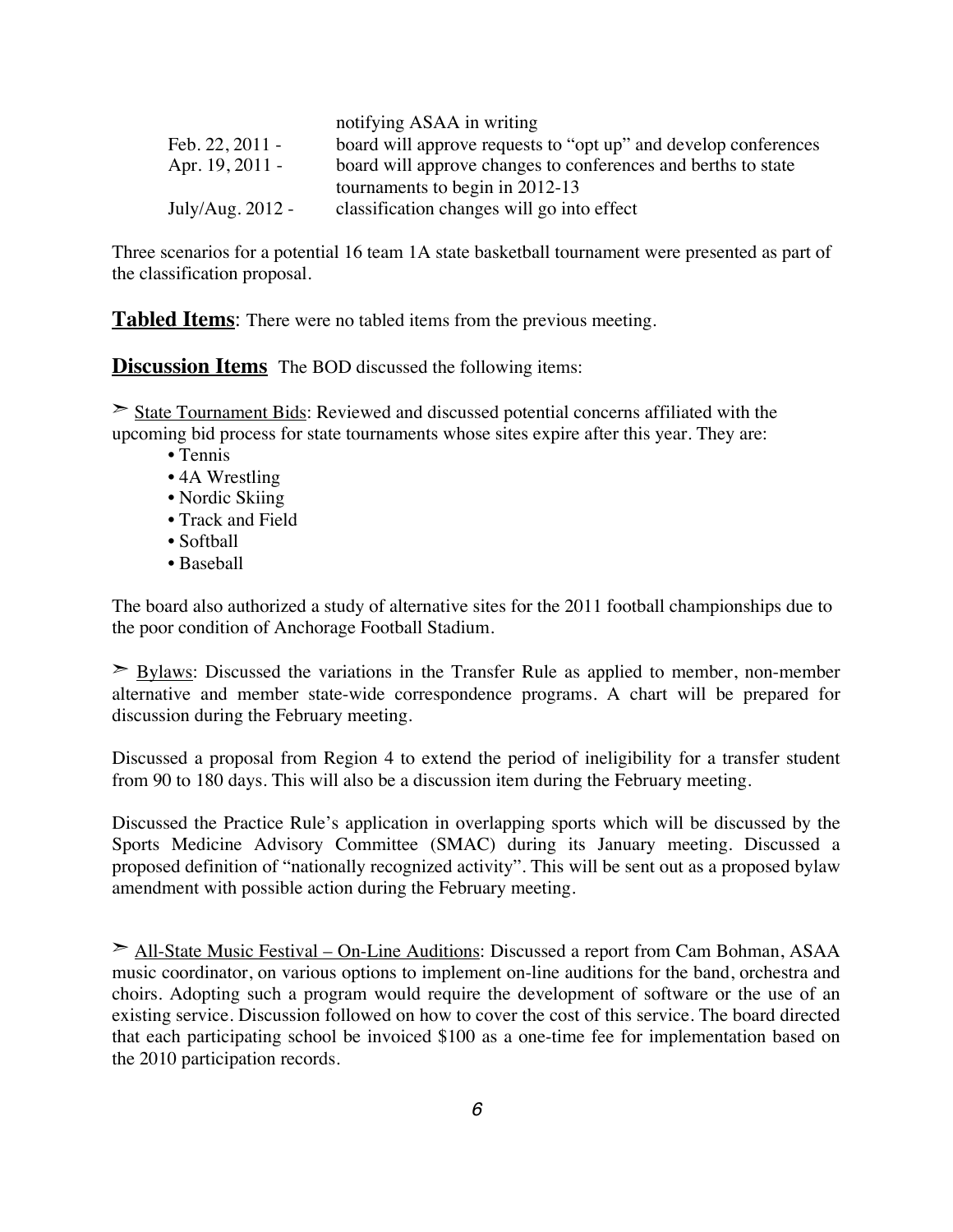► "All-Star Game" Policy: Revisited a discussion on all-star games begun during the October board meeting. The board detemined that ASAA should not take a position or develop a policy since these are non-school related activities.

➣ State Cross-Country Running Substitution Policy: Discussed a coaches' proposal to extend the deadline for substitutions and change the way that alternates are selected. This will be a discussion item during the February board meeting and a potential action item during the April meeting.

➣ Student Internet Access Policy: Heard a proposal from Cordova High School to amend ASAA's parent permission form to include permission for traveling students to access the internet through the home school's internet connection. ASAA would be willing to post a list of cooperating school districts. This will be further discussed during the February board meeting with possible action.

 $\geq$  Strategic Planning: Continued discussion on the development of a new strategic plan. Weighed the pro's and con's of utilizing an outside facilitator and when to schedule the session. The board will consider a 2-3 day planning session in January 2012.

➣ Statewide Football Schedule: Heard a presentation by Norm Bouchard, statewide football schedule coordinator, on how the schedule is developed and on efforts to fill all open dates for teams throughout the state. ASAA has not been directly involved in this in the past. After discussion, the board recommended that;

1. the schedule be finalized by the time of the statewide scheduling meeting,

2. that the committee consider developing a two year schedule,

3. that a "drop-dead" date be established after which the schedule becomes official and non-played games become forfeits, and

4. that the committee determine which schools are willing and which are not willing to pay for travel for non-conference games prior to the development of the schedule.

 $\geq$  Cheerleading: Discussed sideline sport-specific cheerleading and competitive cheerleading and how they are placed on the Association's season calendar. The board will hear a proposal during the February meeting which may include setting a season for "comp" cheerleading.

**EXEC** Website Content/Update: Heard a presentation on staff efforts to manage content on the Association's five websites and on goals for 2010-12 which include redesign and development, social media, email marketing, mobile solutions and a discussion forum. This may include expanding the webmaster's current part-time contractor status to full-time employee status.

➣ Statewide Scheduling Meeting: Discussed the implementation of the meeting since ASAA assumed a planning and adminstrative role a few years ago. The board decided that the meeting date should be included in the annual Statewide Season Calendar.

► Metlakatla Report: Heard a report on recent developments that resulted from a complaint of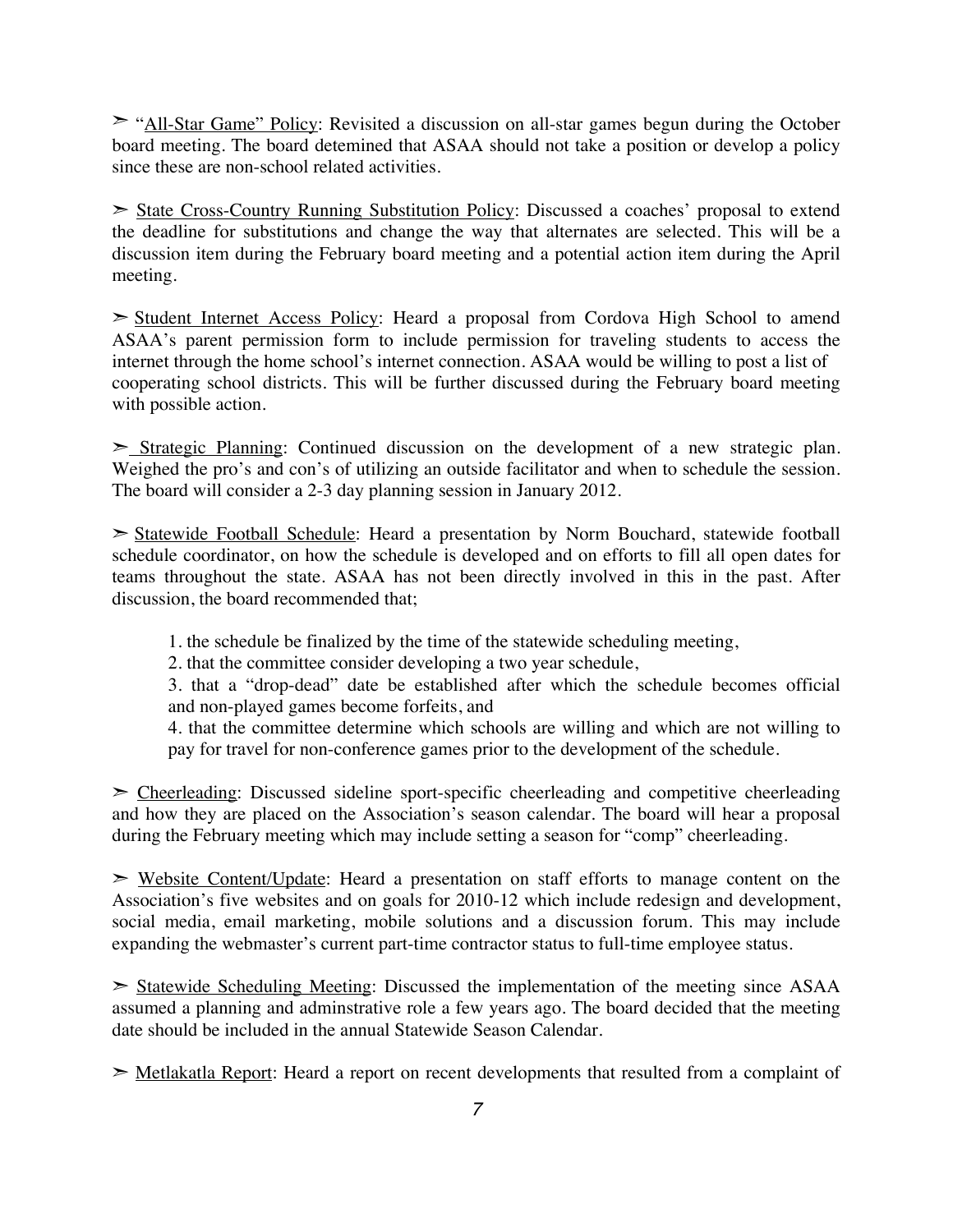unsportsmanlike conduct by students, staff and fans of Metlakatla High School during the 2009- 10 basketball season. Region 5 had placed the school on Probation which was later vacated when it was determined that the Region did not have the authority to take that action. ASAA intervened and placed the school on a Warning Status for the 2010-11 school year.

► Seeding of State Wrestling Tournaments: Discussed the process used to seed the two state wrestling tournaments and heard a staff report on how it worked this year. The board discussed the potential of revising the process to seed only the regional/conference champions into the state tournament. There will be further discussion during the February board meeting.

 $\geq$  2A Basketball State Tournament Berths: Heard a proposal from Region 1 to rename its 2A basketball berths in the state tournament. The Region currently has three berths, designated as Great Northwest 1 and 2, and Yukon/Kuskokwim 1. It wants to seed the three teams and place them in the existing rotation. The 2A state tournament representation is as follows:

Region 1 – Great Northwest - 2 berths Yukon/Kuskokwim – 1 berth Region 2 – Peninsula – 2 berths Central Interior – 1 berth Region 5 - Southeast – 2 berth

The first round matchups are based on a three year rotation with proposed changes in **bold.**

2010-11

Great Northwest 1 **(Region 1-#1)** vs Southeast 2 Peninsula 1 vs. Yukon/Kuskokwim 1 (Region 1-#2) Central Interior 1 va. Great Northwest 2 **(Region 1-#3)** Southeast 1 vs. Peninsula 2

2011-12

Central Interior 1 vs. Peninsula 2 Great Northwest 1 (Region 1-#1) vs. Southeast 2 Southeast 1 vs. Yukon/Kuskokwim 1 **(Region 1-#2)** Peninsula 1 vs. Great Northwest 2 **(Region 1-#3)**

2012-13 Peninsula 1 vs. Southeast 2 Great Northwest 1 **(Region 1-#1)**vs. Peninsula 2 Southeast 1 vs. Great Northwest 2 **Region 1-#3** Central Interior 1 vs**.** Yukon/Kuskokwim 1 **(Region 1-#2)**

 $\ge$  Volleyball Jamboree: Heard a proposal from Region 4 to amend the policy to permit students to participate in jamborees after five days of practice, instead of ten as currently stated. This will be a discussion item during the February board meeting.

#### **Student Hearing**

None